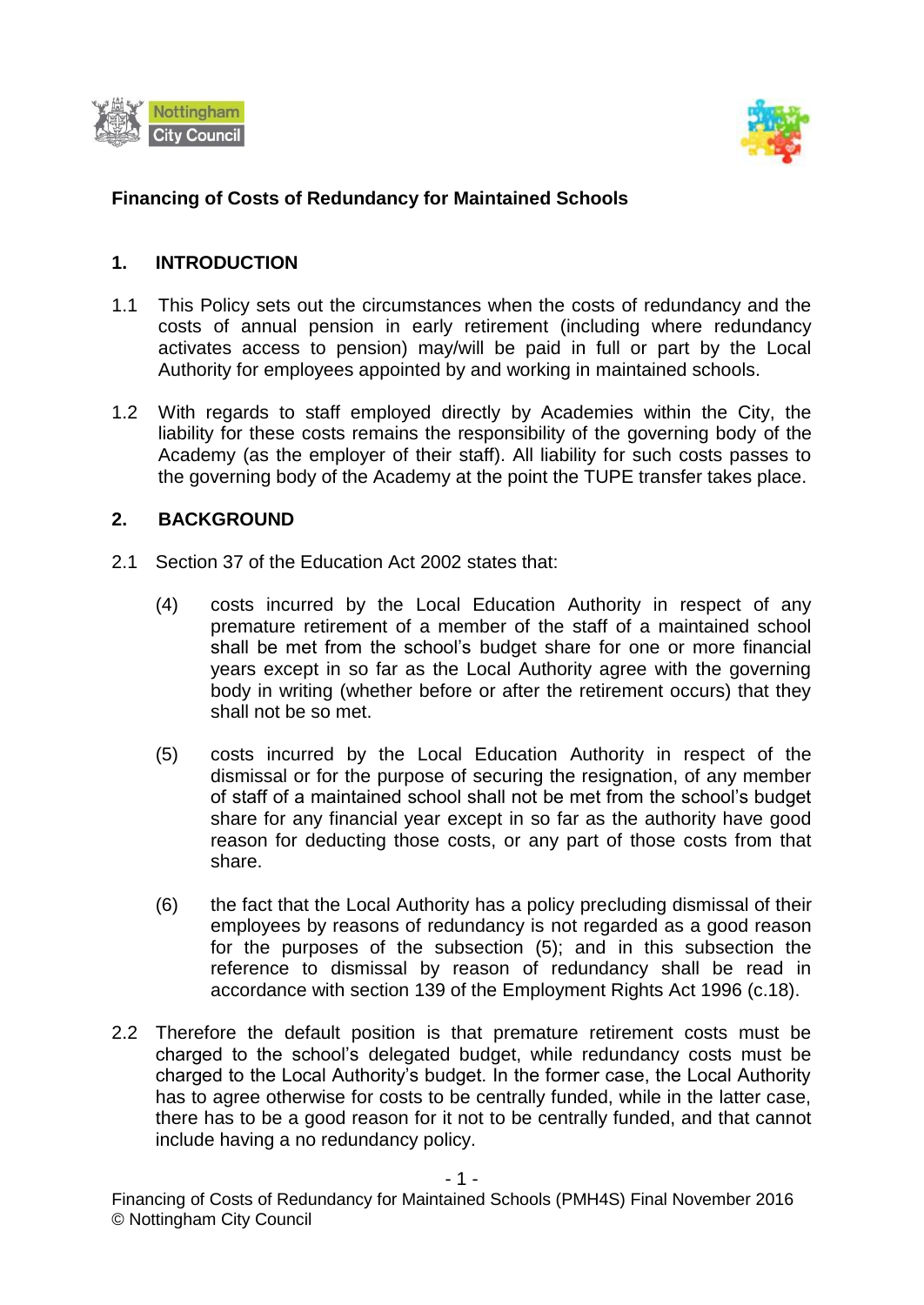2.3 Ultimately it would be for the courts to decide what a good reason was, but the examples provided within DFE guidance on Schemes for Financing Schools indicates the situations in which exceptions to the default position may be taken.

# **3. PAYMENT OF REDUNDANCY COSTS**

- 3.1 The Local Authority will view it as 'good reason' to pass the costs (in full or part) to the school's delegated budget if any of the reasons below occur:
	- 1. If a school has decided to offer more generous terms than the Local Authority's policy, then it would be deemed reasonable to charge the excess to the school's budget;
	- 2. If the school is otherwise acting outside of the Local Authority's policy;
	- 3. Where the school is making staffing reductions which the Local Authority does not believe are necessary to either set a balanced budget or meet the conditions of a licensed deficit;
	- 4. Where staffing reductions arise from a deficit caused by factors within the school's control;
	- 5. Where the school has excess surplus balances and no agreed action plan to use these;
	- 6. Where a school has refused to engage with the Local Authority's redeployment policy.
- 3.2 All schools would be expected to comply and fully engage with all the provisions of the current Restructuring Principles and Redundancy Guidelines for Schools taken from the People Management Handbook for Schools.
- 3.3 Schools would also be expected to adhere to the advice provided by the Local Authority representative in respect of the procedure, best practice and any relevant employment legislation.
- 3.4 Schools are also fully expected to maintain close liaison with the Schools Finance Team. Not to do so may justify as 'good reason' to pass all costs associated with any redundancy to the school's delegated budget.
- 3.5 In addition, the Local Authority deems it both fair and reasonable to only accept to meet such costs that would otherwise result in the school having a deficit budget. Therefore reductions made on grounds other than a deficit budget would need to be met by the school's delegated budget.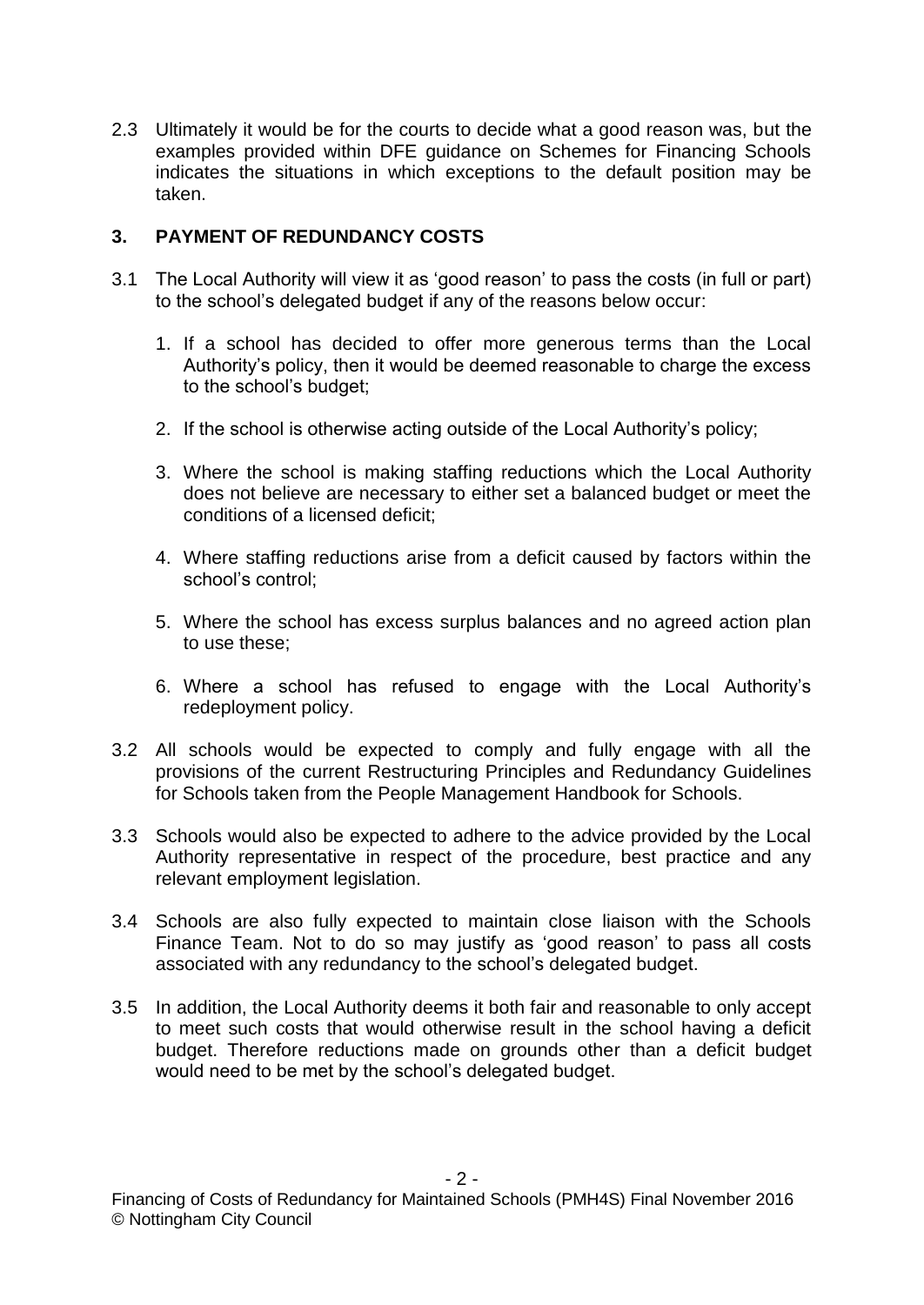## **Supporting Documentation**

- 3.6 With any redundancy situation in any maintained school, there are a series of documents that are required by the Local Authority to demonstrate that the correct process has been followed and that the situation in the school is a genuine redundancy situation.
- 3.7 The documentation that is required from maintained schools in order for consideration to be given as to whether the Local Authority will meet any redundancy costs are as follows:
	- 1. *Minutes from Governing Body Meetings*  this will need to include the initial discussions where the staffing reductions are proposed and then when the proposals have been accepted after consultation. Evidence should be submitted in addition to demonstrate that the school has considered alternative proposals to making the reductions even if this has been discussed formally with the HR representative from the Local Authority.
	- 2. *The budget sheet* confirming that the school is in a deficit budget or would be in a deficit budget if the staffing reductions were not made.
	- 3. *Recovery plan for budget* obtained through Finance by the school to demonstrate the impact of any reductions over the three year budget plans.
	- 4. *Section 188 notification*  which confirms the reductions that need to be made and to demonstrate that formal consultation has been undertaken with the recognised Trade Unions.
	- 5. *Structure charts*  both the existing and the proposed structure charts highlighting where posts have been removed from the structure.
	- 6. *Formal correspondence*  any documentation regarding the consultation process and the Staff Dismissals Hearings which help to demonstrate that due process has been followed by the school. This will need to include the minutes from the Staff Dismissal Hearing and the school decision letter following the hearing. Evidence of consultation having taken place should also be submitted to demonstrate due process has been undertaken.
- 3.8 Upon receipt of the above documentation, the Local Authority will make a decision as to whether the redundancy costs will be met by the Local Authority's budget or whether the costs should be passed on in full or part to the school's delegated budget.

## **4. PAYMENT OF EARLY/PREMATURE RETIREMENT COSTS**

4.1 Support Staff

If a member of support staff is made redundant at age 55 years or over, and they pay into the Local Government Pension Scheme, then the employee's

Financing of Costs of Redundancy for Maintained Schools (PMH4S) Final November 2016 © Nottingham City Council